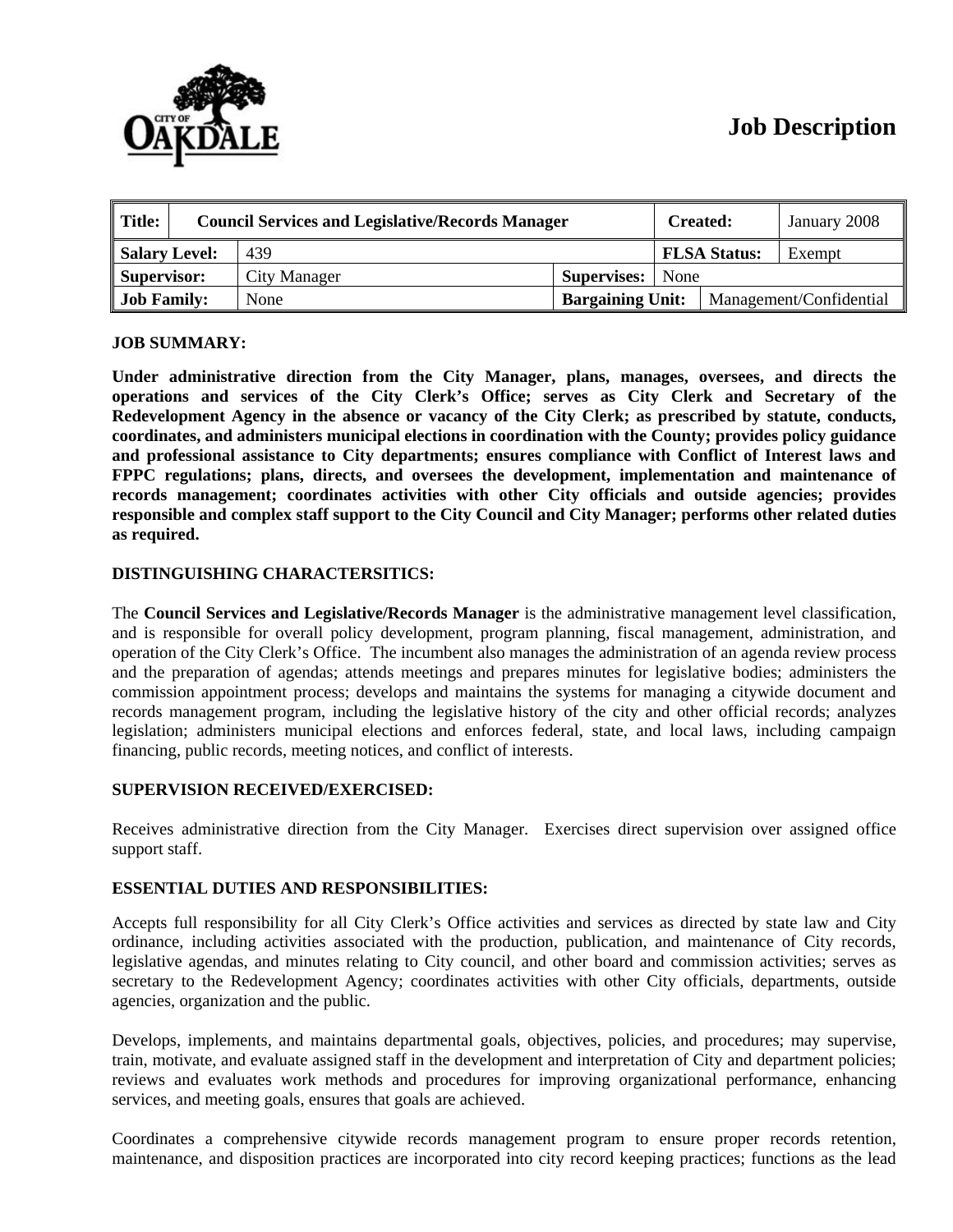# *Council Services and Legislative/Records Manager - Continued*

for researching, evaluating, recommending, and implementing solutions for records and related information management issues.

Attends all meetings of the City Council, Redevelopment Agency, and other boards and commissions as assigned and keeps all related records of the legislative proceedings; maintains and disseminates all actions, including minutes, ordinances, resolutions, contracts, deeds, bonds, vital records, correspondence, and reports ensuring timely preparation; participates in writing contract resolutions, ordinances, and other legal documents; makes necessary corrections to resolutions, ordinances, contracts, and leases prepared by City departments; monitors legal documentation of City Council actions for accuracy of intent; maintains indexes and files all City records; prepares certified copies of City documents for elected officials, staff, and the public; oversees the codification of all City ordinances and the maintenance of the consolidated codes reflecting the legislative actions of the City Council.

Accepts and/or processes subpoenas, appeals, lawsuits, and claims against the City; certifies affidavits, documents, and depositions pertaining to City affairs and business, which may be used in court; serves as the custodian of the City Seal.

Coordinates the bid opening process and monitors the City's related performance bond activities; records legal documents of the City.

Prepares, manages, and coordinates the development of the City Clerk's Office budget; prepares forecasts of necessary funds for materials and supplies; presents, justifies, and defends programs, operations, and activities; monitors and approves expenditures; discusses and resolves budget issues with appropriate staff; implements adjustments as necessary.

Administers provisions of the Political Reform Act of 1974 as it pertains to local government, including the filing of campaign statements and Statements of Economic Interest for all elected officials and other designated employees.

Directs the City's centralized records management system; ensures availability of records to City staff and the public; provides a variety of information gathering and records retrieval research services to the public and public officials regarding elections and local government legislative processes and actions; analyzes, enforces, and explains laws and regulations related to public records, meeting notification, archival research, municipal elections, campaign financing, and conflict of interest.

Serves as a resource for City staff, other organizations and the public; coordinates pertinent information, resources, and work teams necessary to support a positive and productive environment; develops and coordinates communications with the community to increase citizen accessibility to City records and information; updates public information on the City's website.

Conducts special projects as assigned by the City Manager.

Serves as Acting City Clerk in the absence or vacancy of the City Clerk.

Attends and participates in professional and community meetings; stays current on issues relative to the field of municipal records management, elections, and relative local legislation; responds to and resolves sensitive and complex community and organizational inquires, issues, and complaints; establishes and maintains a customer service orientation within the Department.

Establishes positive working relationships with representatives of community organizations, state/local agencies and associations, City management and staff, and the public.

Performs related duties as required.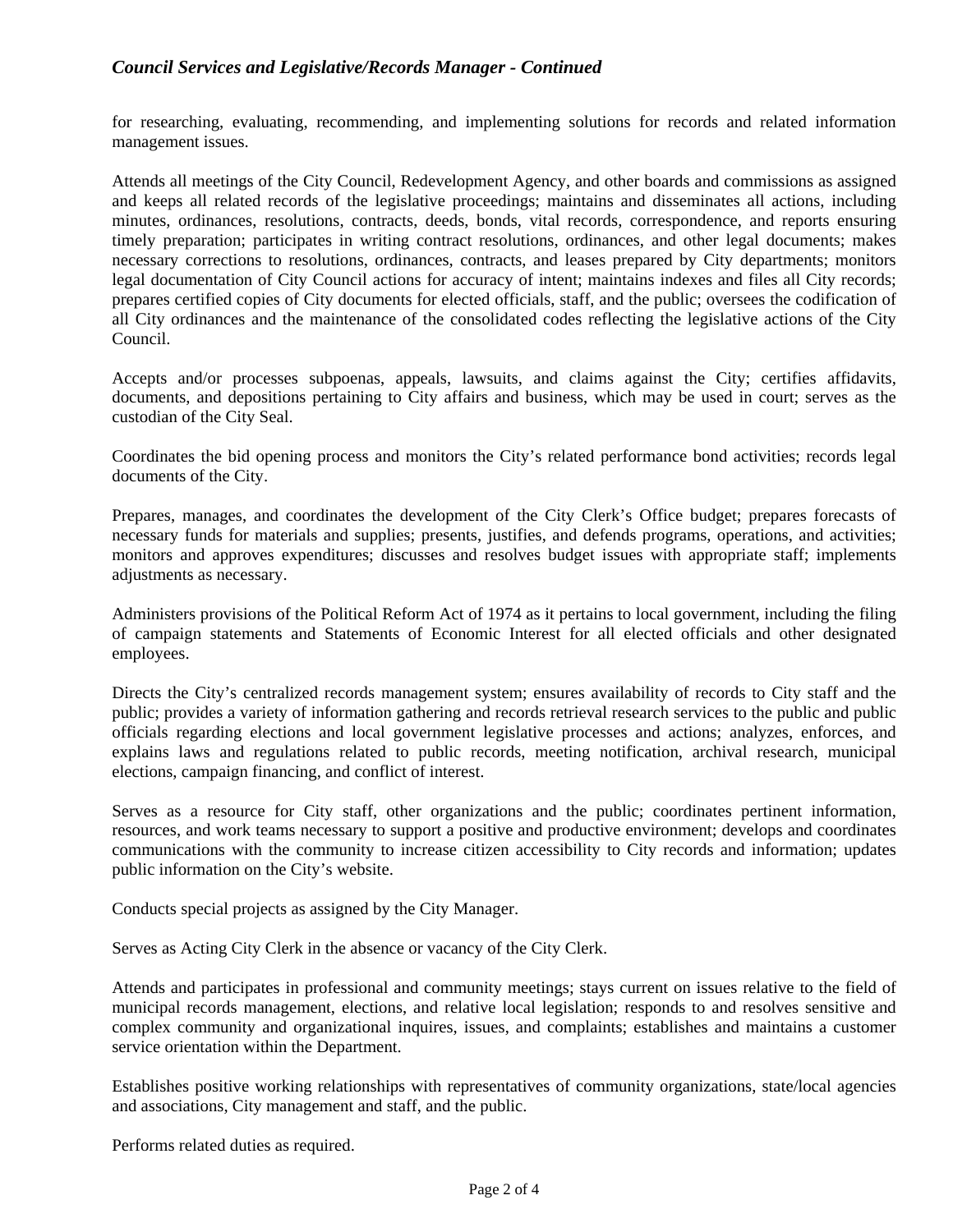# **QUALIFICATIONS:**

To perform this job successfully, an individual must be able to perform each essential duty satisfactorily. The requirements listed below are representative of the knowledge, skill, and/or ability required. Reasonable accommodations may be made to enable individuals with disabilities to perform the essential functions.

# **ABILITY TO:**

- Plan, organize, direct, and perform the duties of the City Clerk's Office
- Develop and administer sound departmental goals, objectives, policies, and methods for evaluating achievement and performance levels
- Handle and prioritize multiple tasks
- Plan, organize, train, evaluate, and direct work of assigned staff
- Perform mathematical calculations quickly and accurately
- Operate an office computer and a variety of word processing and software applications
- Operate a variety of automated record keeping systems
- Interpret, explain, and apply applicable laws, codes, and regulations
- Read, interpret, and record data accurately
- Organize, prioritize, and follow-up on work assignments
- Work independently and as part of a team
- Make sound decisions within established guidelines
- Analyze a complex issue and develop and implement an appropriate response
- Follow written and oral directions
- Observe safety principles and work in a safe manner
- Communicate clearly and concisely, both orally and in writing
- Establish and maintain effective working relationships

# **KNOWLEDGE OF:**

- Modern principles, practices, and techniques of municipal records management and elections
- Principles and practices of budget administration
- Methods and techniques of supervision, training, and motivation
- Basic principles of mathematics
- Applicable federal, state, and local laws, codes, and regulations
- Methods and techniques of scheduling work assignments
- Standard office procedures, practices, and equipment
- Modern office practices, methods and equipment, including a computer and applicable software
- Methods and techniques for record keeping and report preparation and writing
- Proper English, spelling, and grammar
- Occupational hazards and standard safety practices

# **EDUCATION and/or EXPERIENCE:**

Any combination of education and experience that has provided the knowledge, skills, and abilities necessary for a **Council Services and Legislative/Records Manager**. A typical way of obtaining the required qualifications is to possess the equivalent of five (5) years of increasingly responsible experience in a City Clerk's or City Manager's office, including two (2) years of administrative or supervisory experience and an associate of arts degree in public or business administration or a closely related field. A bachelor's degree is highly desirable.

# **CERTIFICATES, LICENSES, REGISTRATIONS:**

Possession of, or the ability to, obtain a valid Class C California driver's license. Current California Notary Public Commission is required or must be obtained within the first six (6) months of employment. Certification